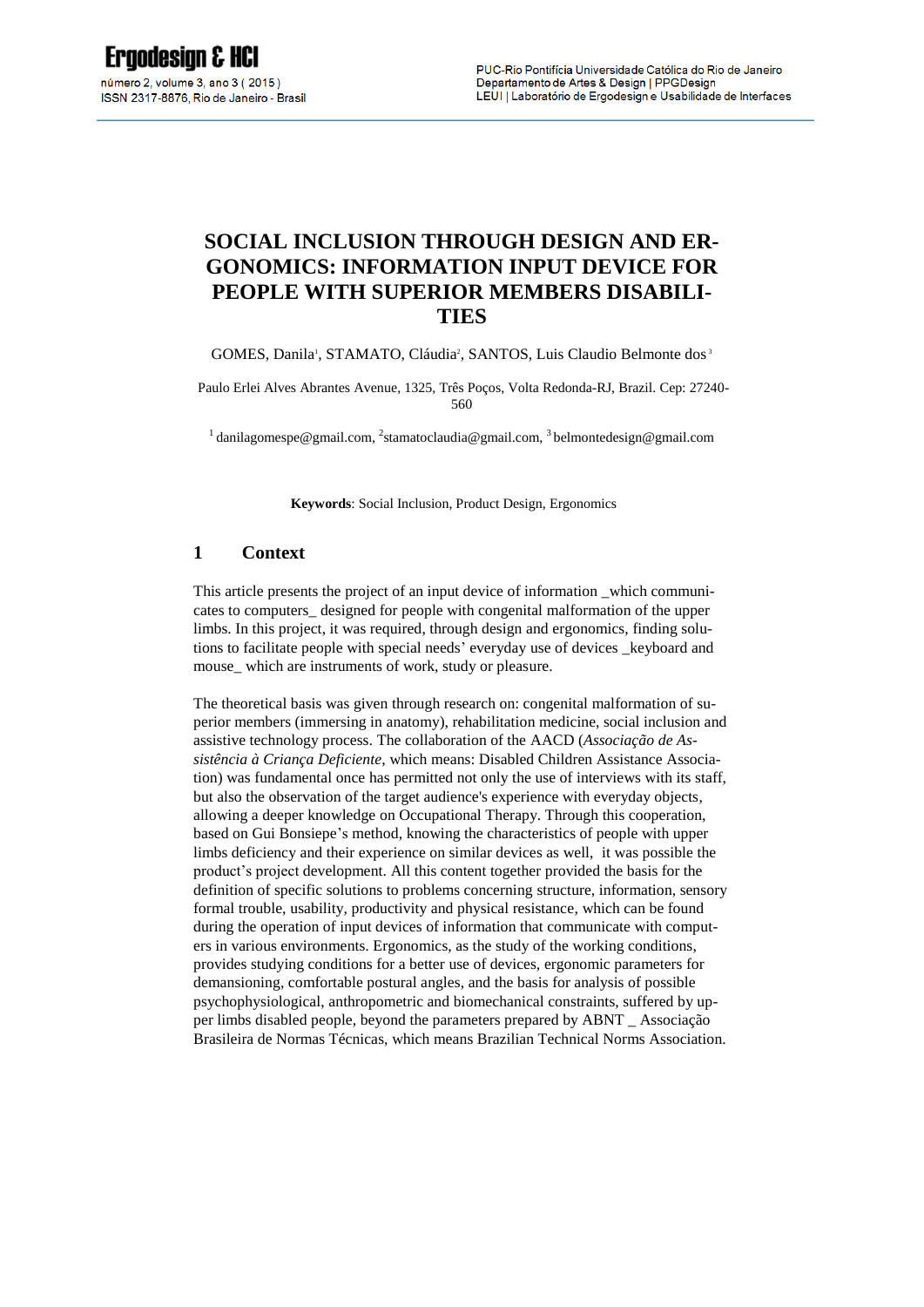With the recognition and delineation of problems found during the research, some guidelines were proposed as project requirements. It was necessary to offer: a) Greater comfort in performing the activity: typing and controlling the mouse through the feet;

b) Respecting the maintenance of sitting posture in the seat while operating the device at floor level, presented by the users during the observation of performing the task; c) Definition of actional and visual areas to provide comfort throughout the task execution;

d) Product's ergonomic design dimension considering the smaller woman's 1 percentile and the greatest man's 99 percentile (serving approximately 98% of the population).

e) Anthropometric study of the toes' dimensions for defining the keyboard's keys and the heel's dimensions for defining the feet's resting area, in addition of finding the properly angle to postural comfort of the feet and view of the keys in the position of use (person sitting);

f) Anthropometric study also considering the ideal sitting height for extreme cases of users in order to allow a greater comfort and better operation, depending on body variable.

g) Good view of the keys and the recognition of their information by increasing the size of the letters, respecting the sitting position and the distance between the eyes and the keyboard;

h) Good contrast of colors leading to the recognition of the letters and their comprehensibility;

i) Shapes, textures and colors according to devices for not disabled users;

With the intention of avoiding the product to be similar to the stigmatizing aesthetics of accessible products, the device is intended to people with physical disabilities in upper limbs, respecting their limitations, needs and extreme percentiles, but with an undifferentiated aesthetic of other products intended to the non-disabled. The objective is to please and be accepted by everyone without stigmatizing.

# **2 Method**

Based on Gui Bonsiepe's method for product design development, it was necessary to know the characteristics of upper limbs disabled users, through experience with similar devices, and also recognize problems, delimitate them and present solutions. The bibliographical and documentary review based on several authors who have addressed the issue in question was used, plus semi-structured interviews with AACD's (Disabled Children Assistance Association) professionals, and also *in loco* observations of the target public use of similar devices, in order to obtain data on the special needs of disabled users of computer hardware. The gathering of all this information made it possible to establish the ergonomic design specifications and parameters for the product concerned. For choosing and validating these were built three-dimensional tests models and very positive results with the alternative chosen were obtained.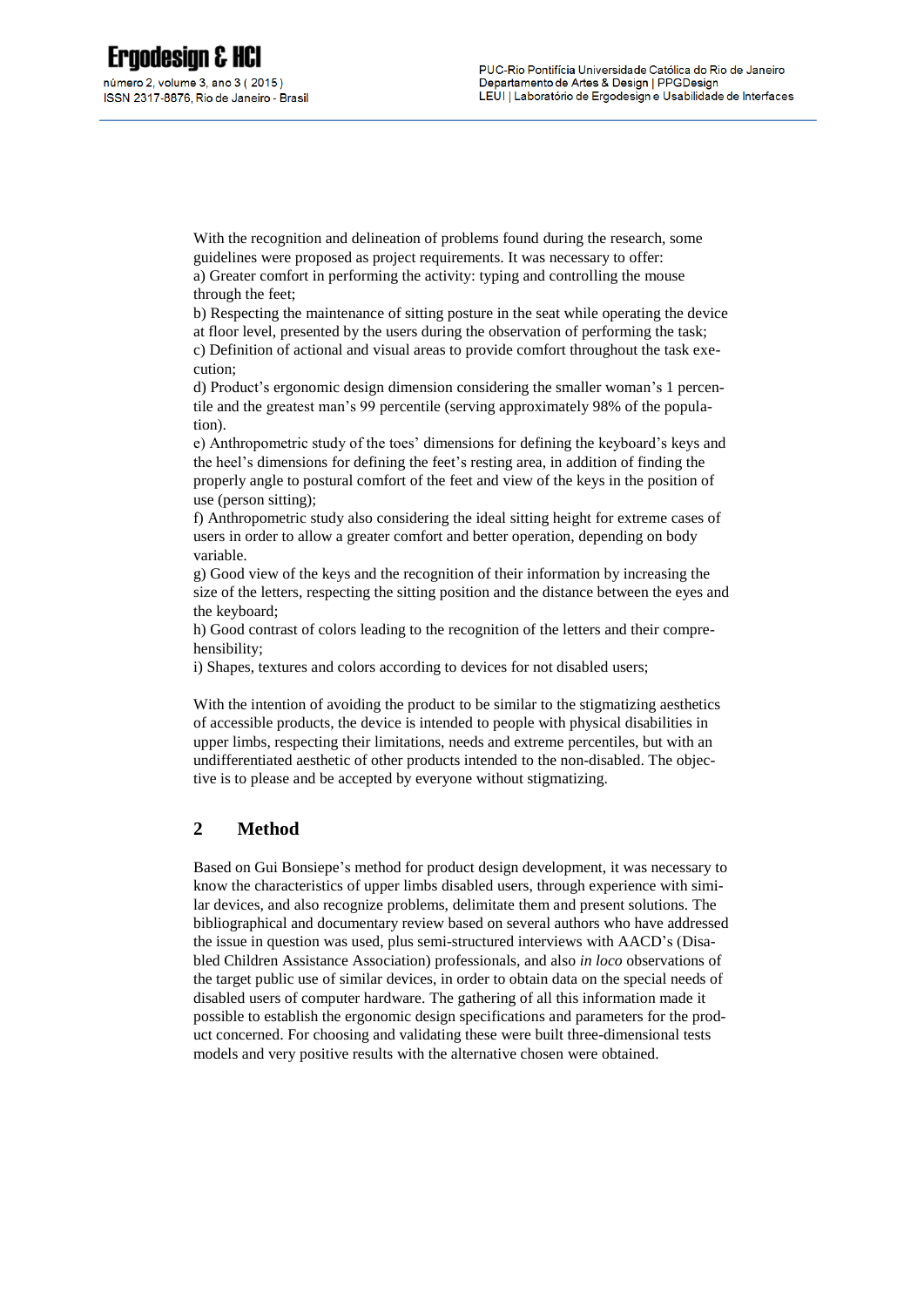# **3 Results**

In the step of generating alternatives, these were divided into three different categories: A, B and C. All of the generated ones were analyzed and positive points of the most interesting ideas were selected for the use in the functional model (scale 1: 1), referring to each category, and respecting their specific characteristics. The alternative chosen was the result of the model features that best suited the needs and comfort in operation with the addition of elements related to the other categories that have proven to be the most effective. The functional models allowed to come to a more accurate decision, made from the results of the tests performed on them.

In order to validate the product developed, new functional tests were made with the final model, on a real scale. In this way, it was possible to check the sizing of keys, their spelling, contrast and color quality, the use of structure and accessories as well as observe the operating of the product at all. The results were very satisfactory and it was noticed in the speech of users with disabilities in upper limbs a great motivation in the research participation and hope in the tested model production and trade. They noticed a greater ease in the use of information input devices and the possibility of a bigger and better communication and socialization, providing a better quality of life.

The prototype must be made of anodized aluminum and materials resistant to impact and the weight of the feet. The device has a sealed keyboard, allowing a proper and safer cleaning, and smooth and frosted texture to avoid the waste accumulation in its parts and also to minimize light reflection, allowing a better visualization of parts and comprehension of the information. It provides this information also in Braille. Its keys are designed to be driven with the biggest toe known as hallux (big toe). And it features a comfort angle of 10°, fixed in its structure.

Other device characteristics are arranged below:

a) mouse control keys separated for greater comfort, respecting the area required for operating using the feet; b) rest areas for the feet with rubberized material and angle of 10°, indicated as comfort angle; c) Mounting bracket (non-slip) to the ground plane; d) Bluetooth connection, without the presence of cables; e) USB device with ergonomic measures, suitable to be handled with the toes (with the big toe and the second toe); f) Pen Help, with non-slip beak and handling area with appropriate measures for the toes (with the big toe and the second toe), with rubberized material; g) Mouse Trackball; h) Readjustable lamp, able to move 180° to the side, forward and back and with ergonomic handle, suitable to be operated with the toes (with the big toe and the second toe).

### **4 Conclusions**

Based on the final tests with the functional 1:1 model offered in two colors, many gains were obtained in the device operation: there has been noticed no difficulty in its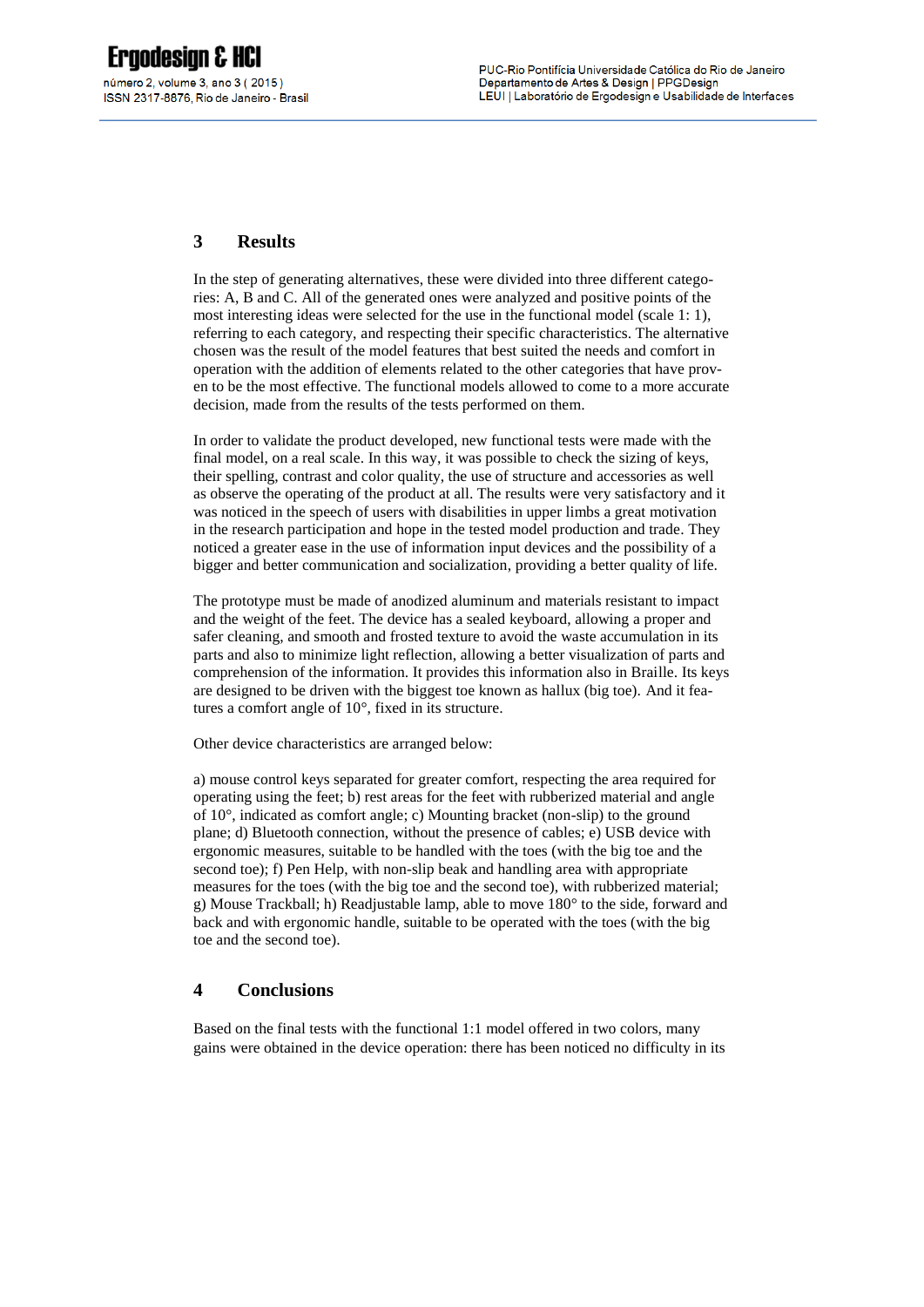handling, there was a great facility on typing the keys and operating accessories, as well as better viewing and readability of graphical information.

From these results and the number of reports of participants belonging to the target audience, it can prove a real increase of psychic and physical comfort of the user in question. The positive comments validated the design in all its components in particular in relation to visual comfort and motivation to use. It can be stated that all objectives were achieved.

It's expected to get the interest of hardware manufacturers, in order to have this device on market and provide real and daily benefits to its users.

### **5 References**

- 1. ABNT NBR 9050:2004. 97 páginas. NORMA. BRASILEIRA. ABNT NBR. 9050. Segunda edição, 2004.
- 2. ASHKY,M.F. Materiais e design: arte e ciência da seleção de materiais no design de produto / Michael Ashby e Kara Johnson; Tradução de Arlete Símile Marques; revisão técnica de Mara Martha Roberto e Ágata Tinoco. Rio de Janeiro: Elsevier, 2011.
- 3. ASSISTIVA, O que é Tecnologia Assistiva? 2011. Anais Eletrônicos. Disponível em: <http://www.assistiva.com.br/tassistiva.html#topo>. Acesso em: 30 de mai. 2011.
- 4. ASSOCIATES, Henry Dreyfuss / Alvin R. Tilley. As medidas do homem e da mulher – Fatores Humanos em Design. Tradução de Alexandre Salvaterra. Porto Alegre : Brookman, 2005.
- 5. BERSCH, Rita. SARTORETTO, Mara Lúcia. Centro Especializado em Desenvolvimento Infantil. Introdução a Tecnologia Assistiva. Porto Alegre, 2008. Disponível em: <http://www.assistiva.com.br/Introducao%20TA%20Rita%20Bersch.pdf> Acesso em: 12 mai. 2011.
- 6. BONSIEPE, Gui. Teoría y práctica del diseño industrial Elementos para uma manualística crítica. Colección Comunicacion Visual. Barcelona: Editorial Gustavo Gili, 1978.
- 7. BRASIL. Constituição (1985). Lei nº 7.853. Brasília, DF: Senado Federal, 1985.
- 8. BRASIL. Constituição (1989). Lei n° 7.405. Brasília, DF: Senado Federal, 1989.
- 9. BRASIL. Ministério da Saúde. Política Nacional de Saúde da Pessoa Portadora de Deficiência. Brasil, 1989.
- 10. CENSO DEMOGRÁFICO 2000. Características gerais da população, religião e pessoas com deficiência. Rio de Janeiro: IBGE, 2000.
- 11. CENSO DEMOGRÁFICO 2010. Características gerais da população, religião e pessoas com deficiência. Rio de Janeiro: IBGE, 2010.
- 12. LIMA, Marco Antonio Magalhães. Introdução aos Materiais e Processos para Designers. Rio de Janeiro: Editora Ciência Moderna Ltda. 2006.
- 13. NORMAN, Donald A. Design emocional: por que adoramos (ou detestamos) os objetos do dia-a-dia. DEIRÓ, Ana (Tradutor). Rio de Janeiro: Rocco, 2008. 278 p.: il. ISBN:9788532523327. Tradução de: Emotional design : why we love (or hate) everydaythings Inclui bibliografia.
- 14. SASSAKI, Romeu Kazumi. Inclusão: Construindo uma sociedade para todos. 3ªed. Rio de Janeiro: WVA, 174p,1999.
- 15. Entrevistas: